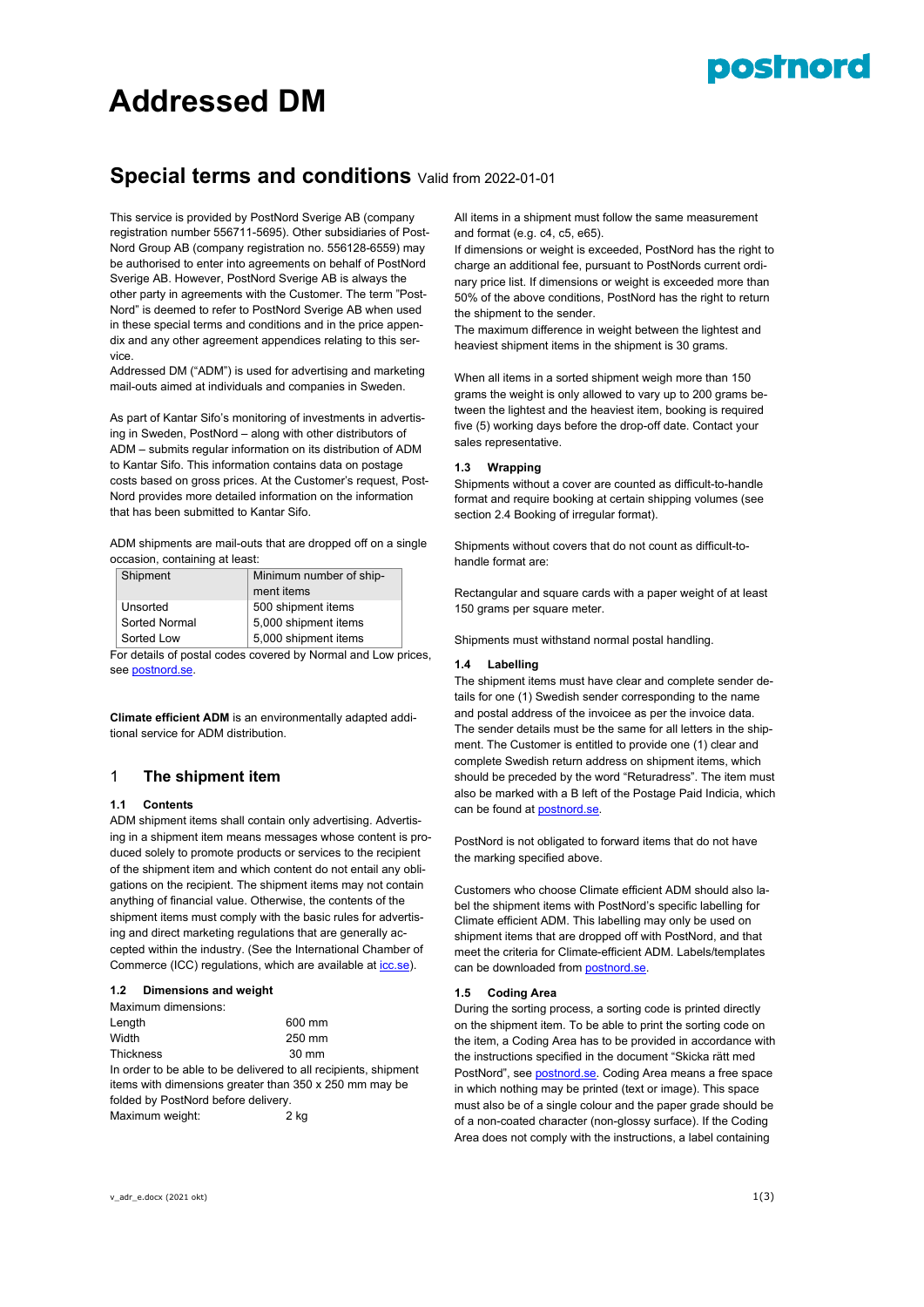a sorting code may be placed in the space for the Coding Area.

# **2 Before drop-off**

#### **2.1 Production plan and production data**

The Customer submits information on volumes and other information to assist with PostNord's production planning. Changes in volume only affect the price during the agreement period in those cases where this is explicitly stated in the applicable agreement.

In the case of volumes exceeding 100,000 shipment items, each weighing more than 150 grams, a special Customer Assignment shall be established between the parties for handling PostNord's production planning. Such Customer Assignments may deviate from these Special terms and conditions regarding the submission process, delivery time, sorting etc.

#### **2.2 Sorting, packing and loading**

Instructions for sorting, packing, loading and posting can be found in the documents "Sorting and Packing instructions" – please see Sorting instructions o[n postnord.se](http://www.postnord.se/sortering) and "Drop-off points and Letter areas" – please see [postnord.se.](http://www.postnord.se/faktablad) Shipments that are not sorted and ordered in accordance with these instructions will be charged as unsorted shipments.

#### **2.3 Booking**

Bookings are made at [postnord.se](http://www.postnord.se/) or via customer service, telephone +46 771 33 33 10, or in accordance with the procedure notified by PostNord.

The following shipments should be booked no later than 17:00 on the working day prior to drop-off:

- Sorted shipments containing at least 50,000 shipment items.
- Unsorted shipments containing at least 20,000 shipment items.
- Shipments containing at least 5,000 shipment items that are thicker than 20 mm.

Should the amount of submitted shipments exceed the booked number of shipments, there is a risk that delivery of the total shipment will be delayed. If the number of submitted shipments is lower than the booked number of shipments, there will be a charge for the difference in the form of a fee for each extra shipment, in accordance with our most recent price list.

For consignments that have not been booked, which should be booked in accordance with the above stated information, there will be an additional charge per shipment in the consignment, in accordance with the most recent price list (see price "Differens bokning"). In addition to this, there is also the risk of delayed delivery times.

#### **2.4 Booking of irregular format**

Booking is also required for the following shipment volumes:

- more than 5,000 shipment items for unsorted shipments
- more than 50,000 shipment items for sorted shipments

The following formats are considered irregular format:

- are thicker than 6 mm or smaller than 90 x 140 mm
- are not rectangular or square
- contain samples or other objects
- weigh more than 1 kg per item
- have no wrapper (see 1.3 Wrapping)

Bookings are made at customer service, telephone +46 771 33 33 10 or in accordance with the procedure notified by Post-Nord, no later than five (5) working days before the drop-off date.

These types of shipment items require special handling, and the Customer will receive instructions from PostNord on how the mail-out should be crated and sorted.

For consignments that have not been booked, which should be booked in accordance with the above stated information, there will be an additional charge per shipment in the consignment, in accordance with the most recent price list (see price "Differens bokning"). In addition to this, there is also the risk of delayed delivery times.

#### **2.5 Invoice data and delivery notes**

Before dropping off, fully completed electronic invoice data must always be sent to PostNord. A delivery note must accompany the shipment when dropping off. PostNord's electronic

invoice data can be found at [postnord.se.](http://www.postnord.se/)

#### **2.6 Sample copies**

A sample copy of the shipment item must always be submitted together with the delivery note or the physical delivery note. The sample copy should be an open and unaddressed item. If a sample copy is not submitted PostNord is entitled to apply a surcharge in accordance with the current ordinary price list for ADM – see **postnord.se**. Spot checks of the contents of shipment items are carried out on a regular basis.

# **3 Drop-off**

A delivery note should always accompany every drop-off.

#### **3.1 Location**

The shipment should be dropped off with PostNord at the following drop-off points:

*Unsorted shipments:*

All letter terminals and business service centres.

*Sorted shipments Normal and Low:*

All letter terminals and *certain* business service centres – see "Drop-off points and Letter areas", at [postnord.se.](http://www.postnord.se/faktablad)

If the Customer allows another party to drop off shipments, such as a distributor or a printer, the Customer should inform this party of the agreed drop-off terms.

#### **3.2 Time**

Unless otherwise agreed, shipments should be dropped off at business service centres on weekdays before 16:00 or at letter terminals on weekdays before 18:00. There may be local deviations.

In these terms and conditions, "weekday" refers to normal working days, Monday to Friday, with the exception of Midsummer's Eve, Christmas Eve and New Year's Eve.

#### **4 Delivery**

ADM shipment items are normally delivered no later than four working days after the drop-off date.

If the shipment item does not fit in the recipient's letterbox, a notification will be left for the recipient to collect the shipment item.